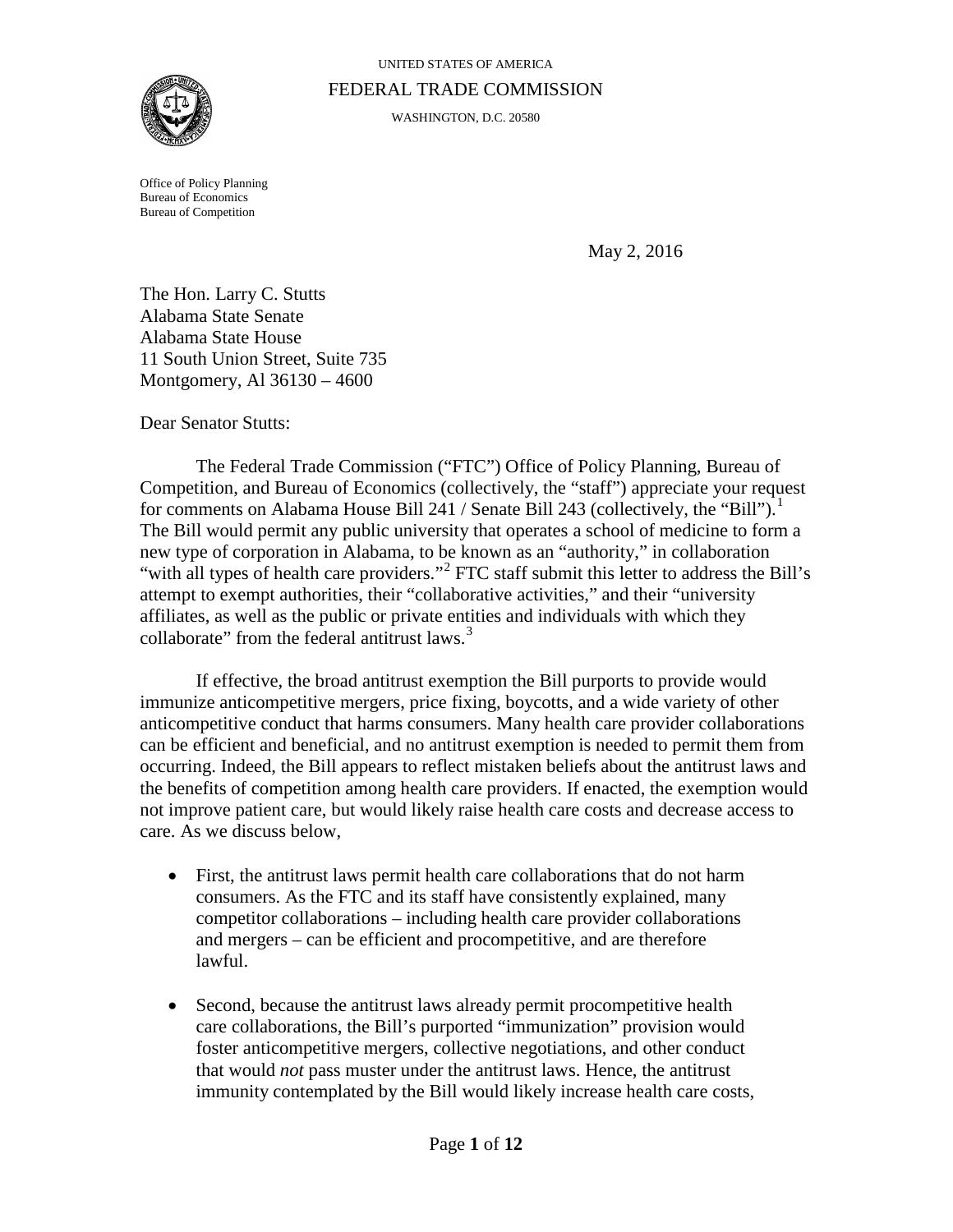diminish incentives to improve quality, and decrease access to health care services for Alabama consumers.

# **I. Interest and Experience of the Federal Trade Commission**

Congress has charged the Federal Trade Commission ("FTC" or "Commission") with enforcing the Federal Trade Commission Act, which prohibits unfair methods of competition and unfair or deceptive acts or practices in or affecting commerce.<sup>[4](#page-8-0)</sup> The FTC also enforces Section 7 of the Clayton Act, which prohibits transactions that may substantially lessen competition or tend to create a monopoly.<sup>[5](#page-8-1)</sup> Competition is at the core of America's economy, $6$  and vigorous competition among sellers in an open marketplace gives consumers the benefits of lower prices, higher quality goods and services, greater access to goods and services, and innovation.<sup>[7](#page-8-3)</sup> Pursuant to its statutory mandate, the FTC seeks to identify business practices and governmental laws and regulations that may impede competition without also providing countervailing benefits to consumers.

<span id="page-1-1"></span><span id="page-1-0"></span>Because of the importance of health care competition to the economy and consumer welfare, anticompetitive conduct in health care markets has long been a key focus of FTC law enforcement, $8$  research, $9$  and advocacy.<sup>[10](#page-8-6)</sup> Of particular relevance, the Commission and its staff have long advocated against federal and state legislative proposals that seek to create antitrust exemptions for collective negotiations by health care providers because such exemptions are likely to harm consumers.<sup>[11](#page-8-7)</sup>

# **II. Alabama House Bill 241 / Senate Bill 243**

The Bill "would authorize public universities operating schools of medicine to form a new type of public corporation to be called an authority."<sup>[12](#page-8-8)</sup> The Bill would grant numerous corporate powers, in addition to those generally assigned under Alabama corporate law, to such authorities. These corporations and their affiliates might extend well beyond what are traditionally thought of as academic medical centers, both geographically and in terms of the services they provide. For example, such a corporation would have the power

[t]o acquire, construct, equip, and operate those health care facilities it considers necessary or desirable, $^{13}$  $^{13}$  $^{13}$ ... [to] create, establish, acquire, operate, or support subsidiaries and affiliates, either for-profit or nonprofit, to assist an authority in fulfilling its purposes,  $14$ ... [and to] participate as a shareholder in a corporation, as a joint venturer in a joint venture, as a general or limited partner in a general or limited partnership, as a member of a nonprofit corporation, or as a member of any other lawful form of business organization, that provides health care *or engages in activities related thereto*. [15](#page-8-11)

Once established, an authority could accept grants or gifts from any source,  $^{16}$  $^{16}$  $^{16}$  and "[t]he state, any university, any governmental entity, and any public corporation [would be] authorized to give, transfer, convey, or sell to any authority . . . with or without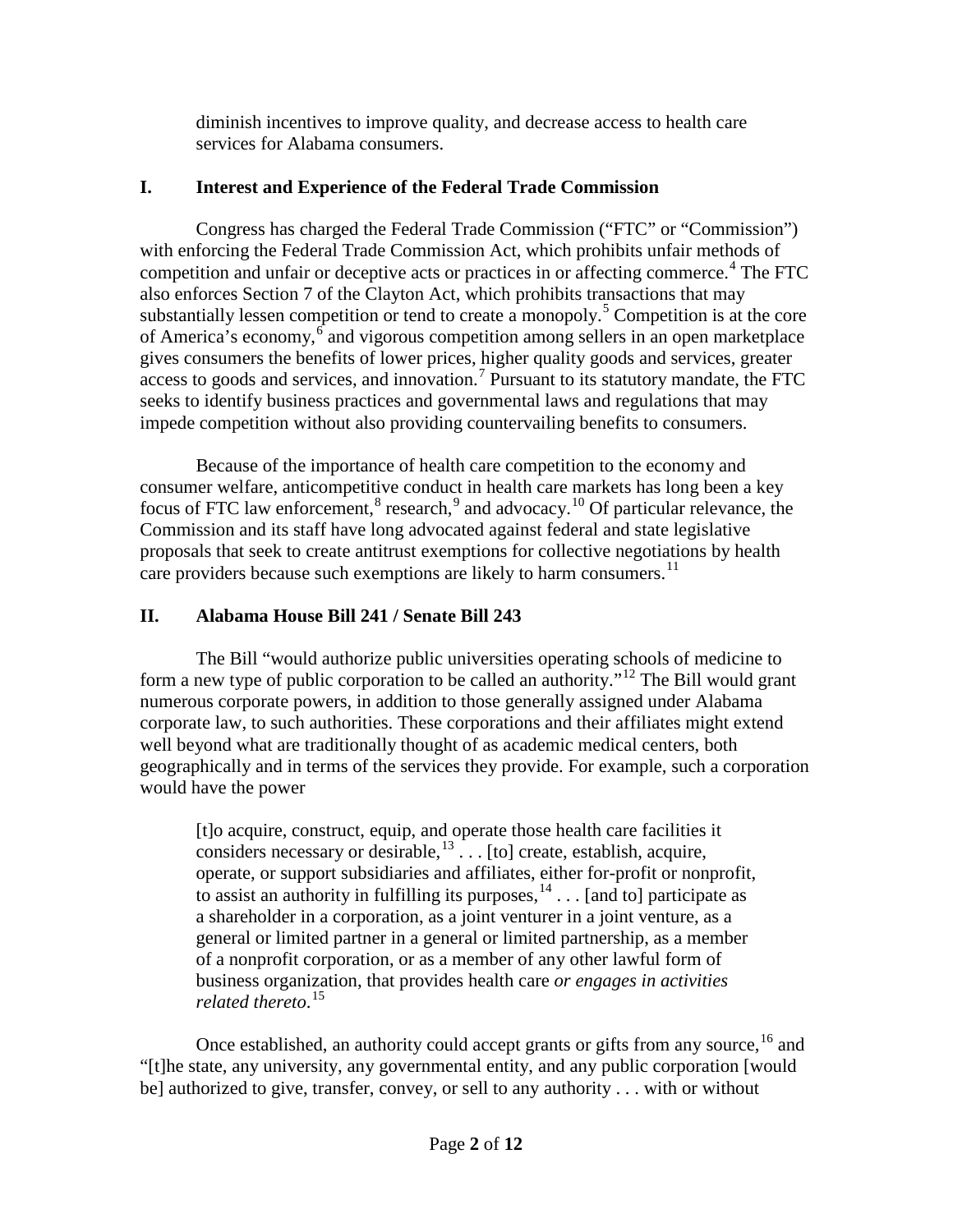consideration: (1) Any of its health care facilities and other properties, real or personal, and any funds and assets, tangible or intangible, relative to the ownership or operation of any such health care facilities," among other assets.[17](#page-9-0) In addition, the Bill would vest the power of eminent domain in authorities.<sup>[18](#page-9-1)</sup>

There appears to be no requirement that all facilities owned or operated by authorities, their subsidiaries, or their affiliates participate directly in medical education, research, or training, or that all such facilities engage directly in the provision of health care to Alabama citizens. Under the terms of the Bill, even the determination of what counts as a "health care facility" would be left to the authority's discretion.<sup>[19](#page-9-2)</sup>

As noted above, the Bill purports to insulate these many and diverse entities, and their conduct, against the safeguards and consumer protections provided by the antitrust  $\mu$ laws.<sup>[20](#page-9-3)</sup>

#### **III. The Bill Is Unnecessary Because the Antitrust Laws Already Permit Efficient Health Care Collaborations**

The Bill appears to assume that antitrust laws prohibit efficient health care mergers, acquisitions, and collaborations to the detriment of health care and consumers in Alabama. That assumption is wrong.

Cooperation among competing health care providers, including academic medical centers, often can benefit competition and health care consumers. Many of the Bill's stated goals—e.g., the promotion of public health and the potential contributions of academic medical centers to  $it^{21}$ —are not objectionable and frequently result from robust provider competition. Consequently, seeking to immunize the Bill's proposed corporate authorities, their affiliates, and their subsidiaries from any potential antitrust liability seems unnecessary, and as explained in Part IV below, also likely harmful.

The antitrust laws already recognize that competitor collaborations can be procompetitive. As the FTC and the U.S. Department of Justice (collectively, "the Antitrust Agencies") have repeatedly explained,<sup>[22](#page-9-5)</sup> this position extends to collaborations among competing health care providers. For example, the Antitrust Agencies have stated that "[n]ew arrangements and variations on existing arrangements involving joint activity by health care providers continue to emerge to meet consumers', purchasers', and payors' desire for more efficient delivery of high quality health care services."<sup>[23](#page-9-6)</sup> More recently, FTC officials have emphasized that

<span id="page-2-1"></span><span id="page-2-0"></span>[t]he FTC supports the key aims of health care reform, and . . . recognize[s] that collaborative and innovative arrangements among providers can reduce costs, improve quality, and benefit consumers. But these goals are best achieved when there is healthy competition in provider markets fostering the sort of dynamic, high-quality, and innovative health care that practitioners seek and patients deserve.<sup>[24](#page-9-7)</sup>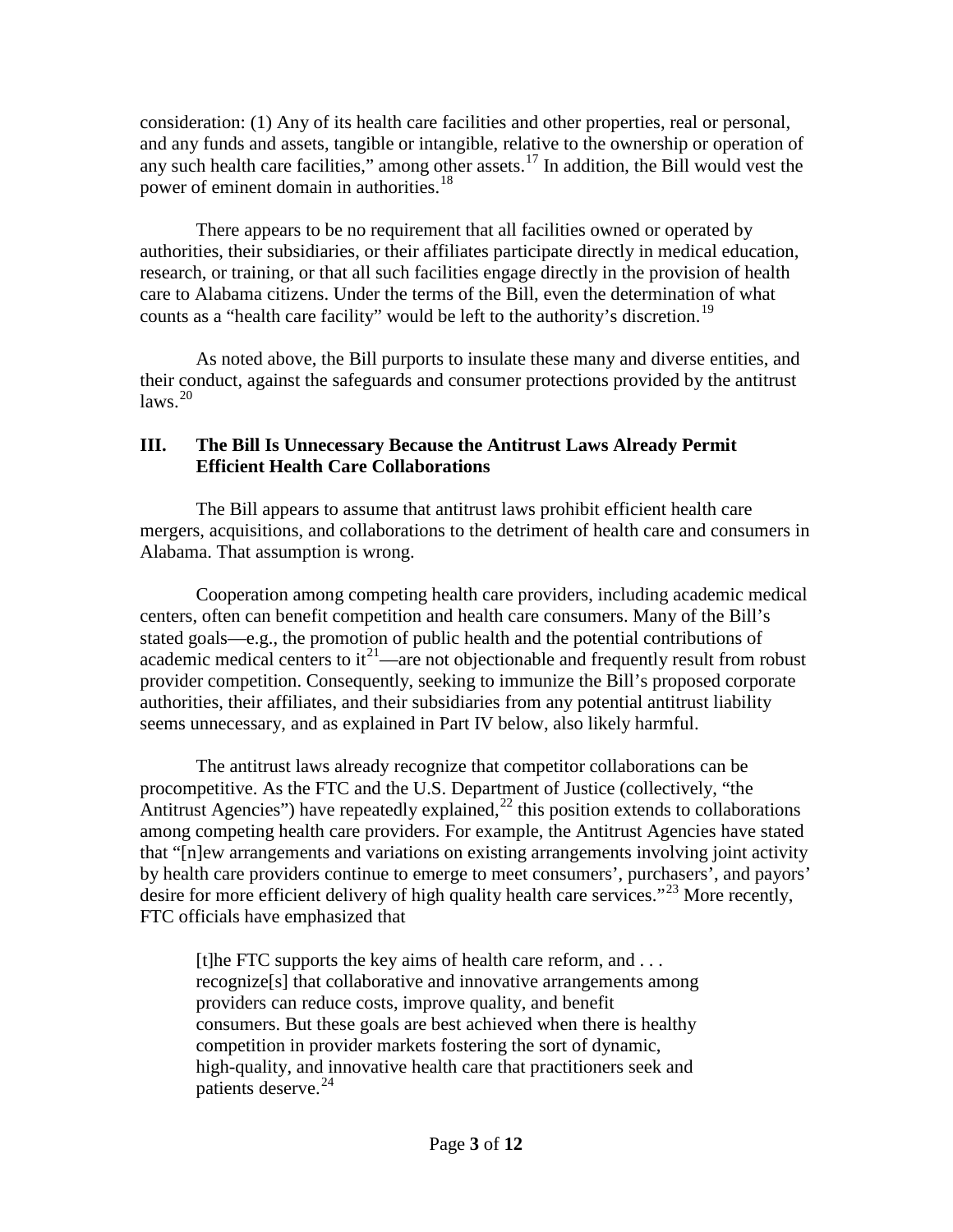Turning specifically to mergers, the Horizontal Merger Guidelines issued jointly by the Antitrust Agencies recognize that merger-generated efficiencies "may result in lower prices, improved quality, enhanced service, or new products."<sup>[25](#page-10-0)</sup> Those efficiencies are routinely assessed in merger investigations as part of an evaluation of the potential anticompetitive harm stemming from a merger or acquisition. For those reasons, and because many mergers do not threaten competition, the Antitrust Agencies have challenged few of the thousands of health care provider mergers, joint ventures, and other types of collaborations that have occurred in recent years, and have "brought those challenges only after rigorous analysis of market conditions showed that the acquisition was likely to substantially lessen competition."<sup>[26](#page-10-1)</sup> These outcomes confirm that the antitrust laws already consider likely benefits, as well as competitive harms, and therefore already accomplish many of the Bill's objectives.

Moreover, the goals of antitrust law are consistent with the policy goals of fostering the coordination and integration of health care delivery via collaboration among health care providers through, for example, the formation of Accountable Care Organizations.<sup>[27](#page-10-2)</sup> Despite what some health care industry participants have claimed, the antitrust laws do not prohibit the kinds of collaboration necessary to achieve the health care reforms contemplated by the Affordable Care Act and other policy initiatives.<sup>[28](#page-10-3)</sup> Specifically, antitrust does not impede Alabama health care providers from forming procompetitive collaborative arrangements that are likely to reduce costs and benefit health care consumers through increased efficiency and improved coordination of care.<sup>[29](#page-10-4)</sup>

## **IV. The Purported Antitrust Exemption Poses a Substantial Risk of Consumer Harm**

FTC staff understand that Alabama may take particular interest in fostering its academic medical centers. Still, because antitrust law already allows efficient collaborations among health care providers that benefit consumers, the Bill's exemption provisions would encourage mergers and conduct that likely would *not* pass muster under the antitrust laws because they would tend to reduce competition, raise prices, diminish incentives to improve quality, and provide little or no benefits to consumers.

Even though an "authority" can only be established by a public university that operates a school of medicine, the Bill does not require that the authority be limited to that school of medicine, its academic medical center, or the university community. To the contrary, as noted above, the Bill expressly contemplates that authorities will "collaborate with all types of health care providers," and that they may "create, establish, acquire, operate, or support subsidiaries and affiliates, either for-profit or nonprofit, to assist an authority in fulfilling its purposes."[30](#page-10-5) In fact, the Bill contemplates that a university may incorporate more than one authority, $3<sup>1</sup>$  even if it operates only one academic medical center. Hence, any competitive harm inflicted by such agreements might originate from the loss of competition between two or more *other* hospitals, or other health care providers, and the effects might originate or spread well beyond a teaching hospital and its surrounding community. Any effort to shield such harmful conduct from antitrust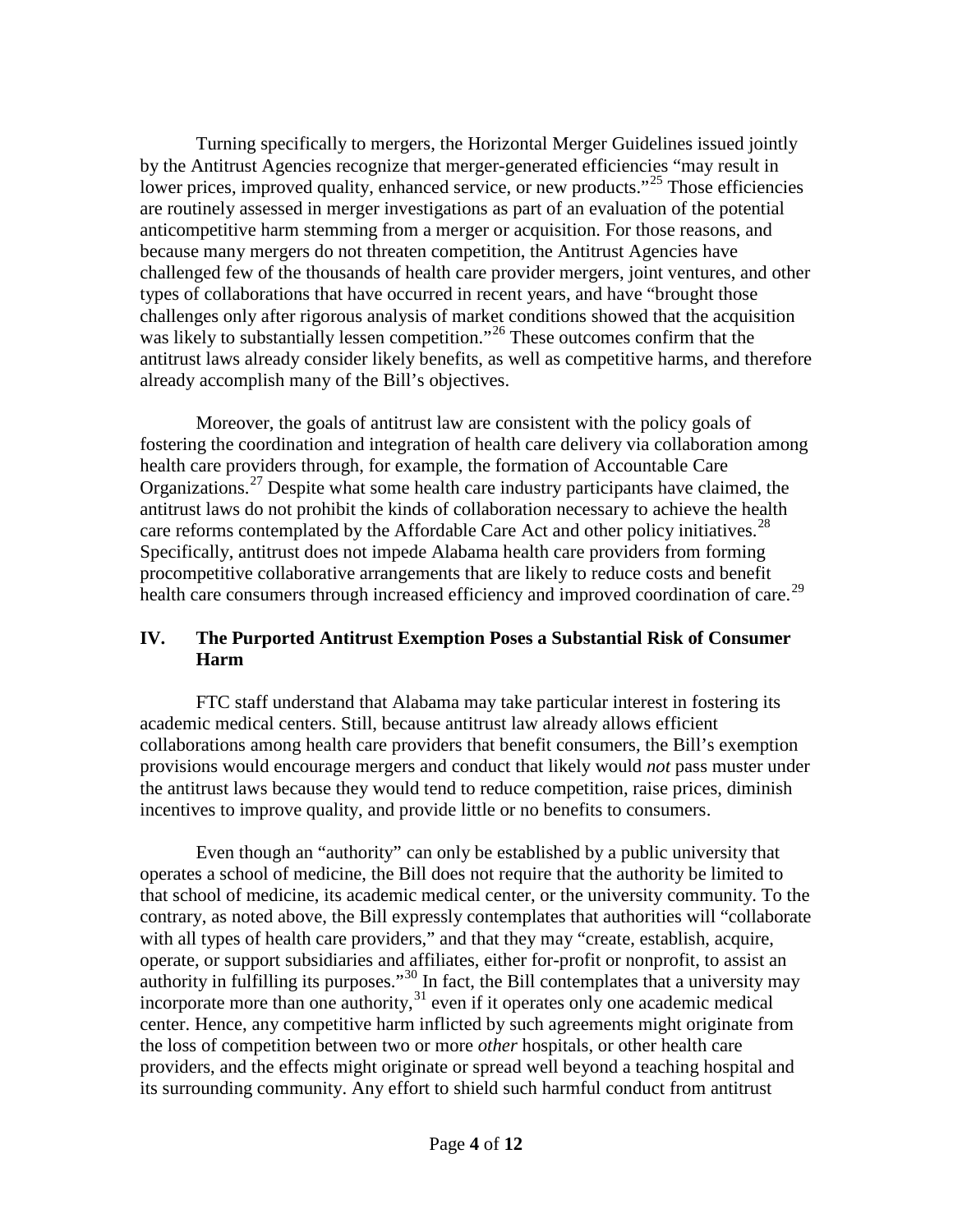enforcement—including attempts to confer state action immunity—is likely to harm Alabama's health care consumers, including patients as well as both public and private third-party payors.

In its 2007 report, the congressionally established, bipartisan Antitrust Modernization Commission<sup>[32](#page-11-0)</sup> succinctly stated a widely recognized proposition: "[t]ypically, antitrust exemptions create economic benefits that flow to small, concentrated interest groups, while the costs of the exemption are widely dispersed, usually passed on to a large population of consumers through higher prices, reduced output, lower quality and reduced innovation."<sup>[33](#page-11-1)</sup>

Yet, in the face of this proposition, health care providers repeatedly have sought antitrust immunity for various forms of joint conduct, including agreements on the prices they will accept from payors, asserting that immunity for joint bargaining is necessary to "level the playing field" so that providers can create and exercise countervailing market power.[34](#page-11-2)

Here, at least with respect to antitrust treatment of health care providers, we disagree with the Bill's assertion that "academic medical centers often are at a competitive disadvantage as a result of limitations on their ability to form networks and delivery systems and otherwise collaborate with other health care providers to form joint ventures or other entities with shared ownership." No such competitive disadvantage is imposed by the federal antitrust laws. If the legislature finds that Alabama's corporate law, or its university charters, unduly burden the state's academic medical centers, we respectfully suggest that you seek more targeted, and less competitively harmful, ways to reform those provisions.  $35$ 

## **V. Antitrust Exemptions Deprive Consumers of the Substantial Benefits That Competition Provides in Health Care**

The U.S. Supreme Court recently reiterated its long-standing position that, "given the antitrust laws' values of free enterprise and economic competition, 'state-action immunity is disfavored.<sup>"[36](#page-11-4)</sup> As the Court recognized, this general principle applies with full force in the health care industry, where consumers benefit from vigorous competition, and where anticompetitive conduct can cause significant harm.<sup>[37](#page-11-5)</sup> As discussed above, antitrust law permits many forms of procompetitive collaborations among health care providers, and seeks only to protect health care consumers from anticompetitive forms of joint conduct that are likely to harm them. To confer antitrust immunity on provider collaborations, regardless of whether they are procompetitive or anticompetitive, thus would be overbroad and likely to harm consumers.

<span id="page-4-0"></span>Empirical evidence on competition in health care markets generally has demonstrated that consumers benefit from lower prices when provider markets are more competitive.<sup>[38](#page-11-6)</sup> Retrospective studies of the effects of provider consolidation by FTC staff and independent scholars suggest that, "increases in hospital market concentration lead to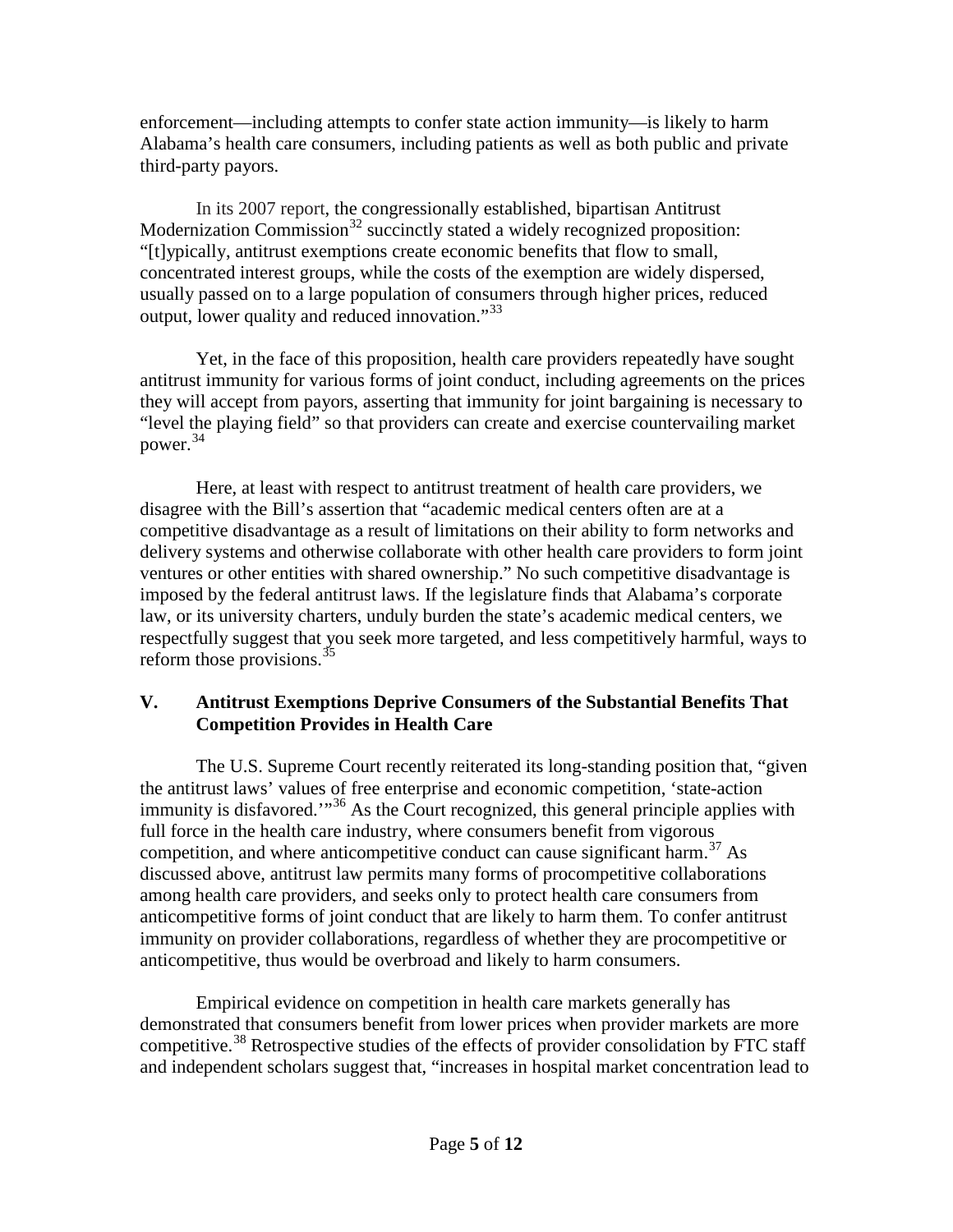<span id="page-5-0"></span>increases in the price of hospital care."[39](#page-11-7) Moreover, additional empirical evidence suggests that, "[a]t least for some procedures, hospital concentration reduces quality."<sup>[40](#page-11-8)</sup>

For example, recent research indicates that "health spending on the privately insured varies by more than a factor of three across the 306 hospital referral regions (HRRs) in the US."[41](#page-11-9) For individual procedures, hospital prices can vary even more. The same study found that, "[h]ospitals' negotiated transaction prices routinely vary by over a factor of eight or more across the nation and by a factor of three within HRRs." $42$ Different factors may contribute to this variation but "hospital market structure stands out as one of the most important factors associated with higher prices, even after controlling for costs and clinical quality."<sup>[43](#page-11-11)</sup>

Academic medical centers are no less responsive than other health care providers to changes in market structure and conditions, and therefore may respond to changes in market concentration in ways that harm consumers. For example, a retrospective study of a merger involving an academic medical center found that "four of the five commercial insurers experienced large and statistically significant price increases at the merged hospital."<sup>[44](#page-11-12)</sup> Moreover, those insurers "were forced to raise their prices by at least 10 percentage points more at the merged hospital relative to other Chicago area hospitals."<sup>[45](#page-11-13)</sup> Furthermore, the study found that the relative price increase could not be explained by changes in case mix, patients' severity of illness, payer mix, or teaching intensity.<sup>[46](#page-11-14)</sup>

Empirical evidence also suggests that greater competition incentivizes providers to become more efficient and innovative. A recent study shows that hospitals faced with a more competitive environment have better management practices.<sup>[47](#page-11-15)</sup> In sum, ample evidence exists that competition can and does work in health care markets.<sup>[48](#page-11-16)</sup>

The FTC has engaged in significant enforcement efforts to prevent anticompetitive behavior in health care provider markets precisely because consumers benefit from competition and, conversely, are harmed by anticompetitive mergers and conduct. [49](#page-11-17)

## **VI. Conclusion**

Competitor collaborations, mergers, and acquisitions can be procompetitive, benefitting patients and payors alike. Interest in such collaboration among health care providers is understandable and, indeed, important. As we have explained both in this comment and in numerous and detailed guidance documents, however, the antitrust laws already permit efficient, pro-consumer collaborations among competing health care providers, and already permit efficient and pro-consumer mergers. The Bill's apparent attempt to confer antitrust immunity is therefore unnecessary for collaborations that would benefit Alabama's citizens. If such immunity were conferred, it would prevent antitrust authorities from scrutinizing, moderating, or preventing anticompetitive mergers and conduct that would seriously harm Alabama consumers. In some cases, it also could encourage groups of private health care providers to engage in blatantly anticompetitive conduct.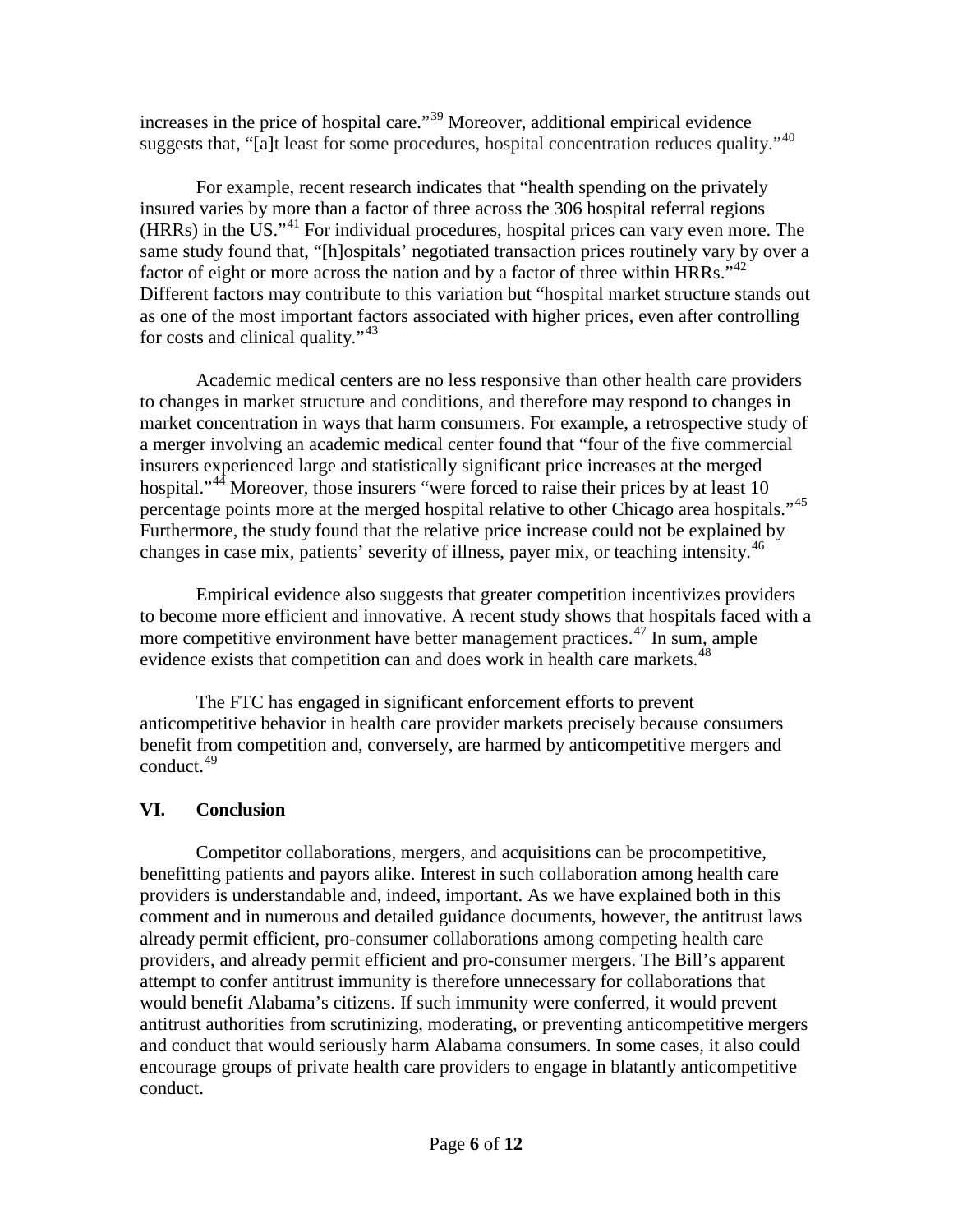We appreciate your consideration of these issues.

Respectfully submitted,

Marina Lao, Director Office of Policy Planning

Ginger Jin, Director Bureau of Economics

Deborah Feinstein, Director Bureau of Competition

 $3$  *Id.* 

<sup>4</sup> Federal Trade Commission Act, 15 U.S.C. § 45.

 $<sup>5</sup>$  Clayton Act, 15 U.S.C. § 18.</sup>

<sup>6</sup> Standard Oil Co. v. FTC, 340 U.S. 231, 248 (1951) ("The heart of our national economic policy long has been faith in the value of competition.").

<sup>7</sup> *See* Nat'l Soc'y of Prof'l Eng'rs v. United States, 435 U.S. 679, 695 (1978) (The antitrust laws reflect "a legislative judgment that ultimately competition will produce not only lower prices, but also better goods and services. . . . The assumption that competition is the best method of allocating resources in a free market recognizes that all elements of a bargain – quality, service, safety, and durability – and not just the immediate cost, are favorably affected by the free opportunity to select among alternative offers.").

<sup>8</sup> *See generally* Fed. Trade Comm'n, An Overview of FTC Antitrust Actions In Health Care Services and Products (Mar. 2013)[, https://www.ftc.gov/system/files/attachments/competition](https://www.ftc.gov/system/files/attachments/competition-policy-guidance/hcupdaterev.pdf)[policy-guidance/hcupdaterev.pdf;](https://www.ftc.gov/system/files/attachments/competition-policy-guidance/hcupdaterev.pdf) *see also* Fed. Trade Comm'n, Competition in the Health Care Marketplace: Formal Commission Actions, [https://www.ftc.gov/tips-advice/competition](https://www.ftc.gov/tips-advice/competition-guidance/industry-guidance/health-care)[guidance/industry-guidance/health-care.](https://www.ftc.gov/tips-advice/competition-guidance/industry-guidance/health-care)

<sup>&</sup>lt;sup>1</sup> Letter from the Hon. Larry C. Stutts, Alabama State Senate, to the Hon. Edith Ramirez, Chairwoman, Fed. Trade Comm'n (March 10, 2016).

<sup>&</sup>lt;sup>2</sup> Alabama House Bill 241 / Senate Bill 243, proposed § 3(b)(2) (the companion bills will be cited hereinafter as Senate Bill 243).

<sup>9</sup> *See, e.g.,* FED. TRADE COMM'N & U.S. DEP'T OF JUSTICE ("DOJ"), IMPROVING HEALTH CARE: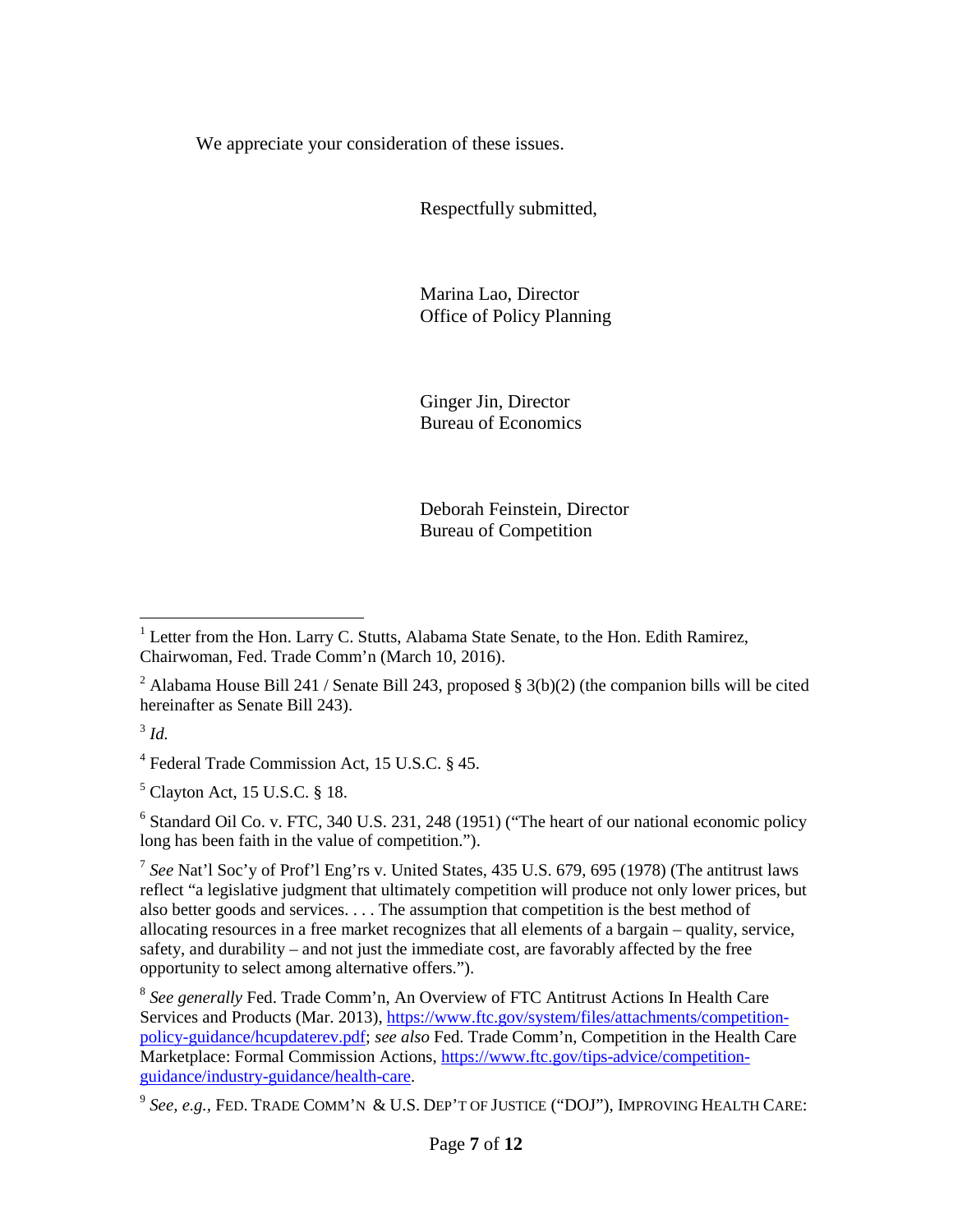$\overline{a}$ A DOSE OF COMPETITION (2004),<http://www.ftc.gov/reports/healthcare/040723healthcarerpt.pdf> [hereinafter FTC & DOJ, IMPROVING HEALTH CARE]. The report was based on, among other things, 27 days of formal hearings on competitive issues in health care, an FTC-sponsored workshop, independent research, and the Agencies' enforcement experience.

<sup>10</sup> FTC and staff advocacy may take the form of letters or comments addressing specific policy issues, Commission or staff testimony before legislative or regulatory bodies, amicus briefs, or reports. *See, e.g.,* [FTC Staff Letter to the Honorable Theresa W. Conroy, Connecticut House of](http://www.ftc.gov/os/2013/03/130319aprnconroy.pdf)  [Representatives, Concerning the Likely Competitive Impact of Connecticut House Bill 6391 on](http://www.ftc.gov/os/2013/03/130319aprnconroy.pdf)  [Advance Practice Registered Nurses](http://www.ftc.gov/os/2013/03/130319aprnconroy.pdf) ("APRNs") (Mar. 2013),

[https://www.ftc.gov/reports/improving-health-care-dose-competition-report-federal-trade](https://www.ftc.gov/reports/improving-health-care-dose-competition-report-federal-trade-commission-department-justice)[commission-department-justice](https://www.ftc.gov/reports/improving-health-care-dose-competition-report-federal-trade-commission-department-justice) (competitive impact of statutorily required "collaborative practice agreements" for nurse practitioners); FTC and DOJ Written Testimony Before the Illinois Task Force on Health Planning Reform Concerning Illinois Certificate of Need Laws (Sept. 2008), [http://www.ftc.gov/os/2008/09/V080018illconlaws.pdf;](http://www.ftc.gov/os/2008/09/V080018illconlaws.pdf) Brief of the Fed. Trade Comm'n as Amicus Curiae, St. Joseph Abbey, et al. v. Castille, 712 F.3d 215 (5th Cir. 2013) (No. 11-30756) (refuting argument that the policies of FTC funeral rule support restrictions of sort challenged by petitioner); FTC & DOJ, IMPROVING HEALTH CARE, *supra* note [9.](#page-1-0)

<sup>11</sup> *See, e.g.*, FTC Staff Comment Regarding Oregon Senate Bill 231A, Which Includes Language [Intended To Provide Federal Antitrust Immunity To Conversations, Information Exchanges, and](https://www.ftc.gov/system/files/documents/advocacy_documents/ftc-staff-comment-regarding-oregon-senate-bill-231a-which-includes-language-intended-provide-federal/150519oregonstaffletter.pdf)  [Agreements Among Participants \(Including Competitors\) In Oregon's Health Care Markets](https://www.ftc.gov/system/files/documents/advocacy_documents/ftc-staff-comment-regarding-oregon-senate-bill-231a-which-includes-language-intended-provide-federal/150519oregonstaffletter.pdf) (May 2015), [https://www.ftc.gov/system/files/documents/advocacy\\_documents/ftc-staff-comment](https://www.ftc.gov/system/files/documents/advocacy_documents/ftc-staff-comment-regarding-oregon-senate-bill-231a-which-includes-language-intended-provide-federal/150519oregonstaffletter.pdf)[regarding-oregon-senate-bill-231a-which-includes-language-intended-provide-](https://www.ftc.gov/system/files/documents/advocacy_documents/ftc-staff-comment-regarding-oregon-senate-bill-231a-which-includes-language-intended-provide-federal/150519oregonstaffletter.pdf)

<span id="page-7-0"></span>[federal/150519oregonstaffletter.pdf;](https://www.ftc.gov/system/files/documents/advocacy_documents/ftc-staff-comment-regarding-oregon-senate-bill-231a-which-includes-language-intended-provide-federal/150519oregonstaffletter.pdf) FTC Staff Comment to New York State Senator Ranzenhofer and New York State Assemblyman Abinanti Concerning SB 2647 and AB 2888 Authorizing Certain Agreements for the Creation and Operation of a Health Care Delivery System Network (June 2015),

<span id="page-7-1"></span>[https://www.ftc.gov/system/files/documents/advocacy\\_documents/ftc-staff-comment-new-york](https://www.ftc.gov/system/files/documents/advocacy_documents/ftc-staff-comment-new-york-state-senator-ranzenhofer-new-york-state-assemblyman-abinanti-concerning/150605nypublichealthletter.pdf)[state-senator-ranzenhofer-new-york-state-assemblyman-abinanti-](https://www.ftc.gov/system/files/documents/advocacy_documents/ftc-staff-comment-new-york-state-senator-ranzenhofer-new-york-state-assemblyman-abinanti-concerning/150605nypublichealthletter.pdf)

<span id="page-7-2"></span>[concerning/150605nypublichealthletter.pdf;](https://www.ftc.gov/system/files/documents/advocacy_documents/ftc-staff-comment-new-york-state-senator-ranzenhofer-new-york-state-assemblyman-abinanti-concerning/150605nypublichealthletter.pdf) [FTC Staff Comment to the Tennessee Department of](https://www.ftc.gov/policy/policy-actions/advocacy-filings/2015/10/ftc-staff-comment-tennessee-department-health-0)  [Health Regarding the Implementation of Laws Relative to Cooperative Agreements and the](https://www.ftc.gov/policy/policy-actions/advocacy-filings/2015/10/ftc-staff-comment-tennessee-department-health-0)  [Granting of Certificates of Public Advantage](https://www.ftc.gov/policy/policy-actions/advocacy-filings/2015/10/ftc-staff-comment-tennessee-department-health-0) (Sept. 2015),

[https://www.ftc.gov/system/files/documents/advocacy\\_documents/ftc-staff-comment-tennessee](https://www.ftc.gov/system/files/documents/advocacy_documents/ftc-staff-comment-tennessee-department-health-regarding-implementation-laws-relative-cooperative/151015tennesseedoh.pdf)[department-health-regarding-implementation-laws-relative-cooperative/151015tennesseedoh.pdf;](https://www.ftc.gov/system/files/documents/advocacy_documents/ftc-staff-comment-tennessee-department-health-regarding-implementation-laws-relative-cooperative/151015tennesseedoh.pdf) [FTC Staff Comment Before the Connecticut General Assembly Labor and Employees Committee](https://www.ftc.gov/sites/default/files/documents/advocacy_documents/ftc-staff-comment-connecticut-general-assembly-labor-and-employees-committee-regarding-connecticut/130605conncoopcomment.pdf)

[Regarding Connecticut House Bill 6431 Concerning Joint Negotiations by Competing Physicians](https://www.ftc.gov/sites/default/files/documents/advocacy_documents/ftc-staff-comment-connecticut-general-assembly-labor-and-employees-committee-regarding-connecticut/130605conncoopcomment.pdf)  [in Cooperative Health Care Arrangements](https://www.ftc.gov/sites/default/files/documents/advocacy_documents/ftc-staff-comment-connecticut-general-assembly-labor-and-employees-committee-regarding-connecticut/130605conncoopcomment.pdf) (June 2013),

[https://www.ftc.gov/sites/default/files/documents/advocacy\\_documents/ftc-staff-comment](https://www.ftc.gov/sites/default/files/documents/advocacy_documents/ftc-staff-comment-connecticut-general-assembly-labor-and-employees-committee-regarding-connecticut/130605conncoopcomment.pdf)[connecticut-general-assembly-labor-and-employees-committee-regarding-](https://www.ftc.gov/sites/default/files/documents/advocacy_documents/ftc-staff-comment-connecticut-general-assembly-labor-and-employees-committee-regarding-connecticut/130605conncoopcomment.pdf)

[connecticut/130605conncoopcomment.pdf;](https://www.ftc.gov/sites/default/files/documents/advocacy_documents/ftc-staff-comment-connecticut-general-assembly-labor-and-employees-committee-regarding-connecticut/130605conncoopcomment.pdf) FTC Staff Comment to the Hon. Elliott Naishtat Concerning Texas S.B. 8 to Exempt Certified Health Care Collaboratives From the Antitrust Laws (May 2011), [http://www.ftc.gov/os/2011/05/1105texashealthcare.pdf;](http://www.ftc.gov/os/2011/05/1105texashealthcare.pdf) [FTC Staff Comment](http://www.ftc.gov/opp/advocacy/V090003.pdf)  [to Rep. Tom Emmer of the Minnesota House of Representatives Concerning Minnesota H.F. No.](http://www.ftc.gov/opp/advocacy/V090003.pdf)  [120 and Senate Bill S.F. No. 203 on Health Care Cooperatives](http://www.ftc.gov/opp/advocacy/V090003.pdf) (Mar. 2009),

[http://www.ftc.gov/opp/advocacy/V090003.pdf;](http://www.ftc.gov/opp/advocacy/V090003.pdf) [FTC Staff Comment to the Hon. William J. Seitz](http://www.ftc.gov/os/2008/02/V080001homecare.pdf)  [Concerning Ohio Executive Order 2007-23S to Establish Collective Bargaining for Home Health](http://www.ftc.gov/os/2008/02/V080001homecare.pdf)  [Care Workers](http://www.ftc.gov/os/2008/02/V080001homecare.pdf) (Feb. 2008), [http://www.ftc.gov/os/2008/02/V080001homecare.pdf;](http://www.ftc.gov/os/2008/02/V080001homecare.pdf) [FTC Staff](http://www.ftc.gov/os/2008/02/v080003puerto.pdf)  [Comment Before the Puerto Rico House of Representatives Concerning S.B. 2190 to Permit](http://www.ftc.gov/os/2008/02/v080003puerto.pdf)  [Collective Bargaining by Health Care Providers](http://www.ftc.gov/os/2008/02/v080003puerto.pdf) (Jan. 2008),

[https://www.ftc.gov/sites/default/files/documents/advocacy\\_documents/ftc-staff-comment-](https://www.ftc.gov/sites/default/files/documents/advocacy_documents/ftc-staff-comment-puerto-rico-house-representatives-concerning-s.b.2190-permit-collective-bargaining-health-care-providers/v080003puerto.pdf)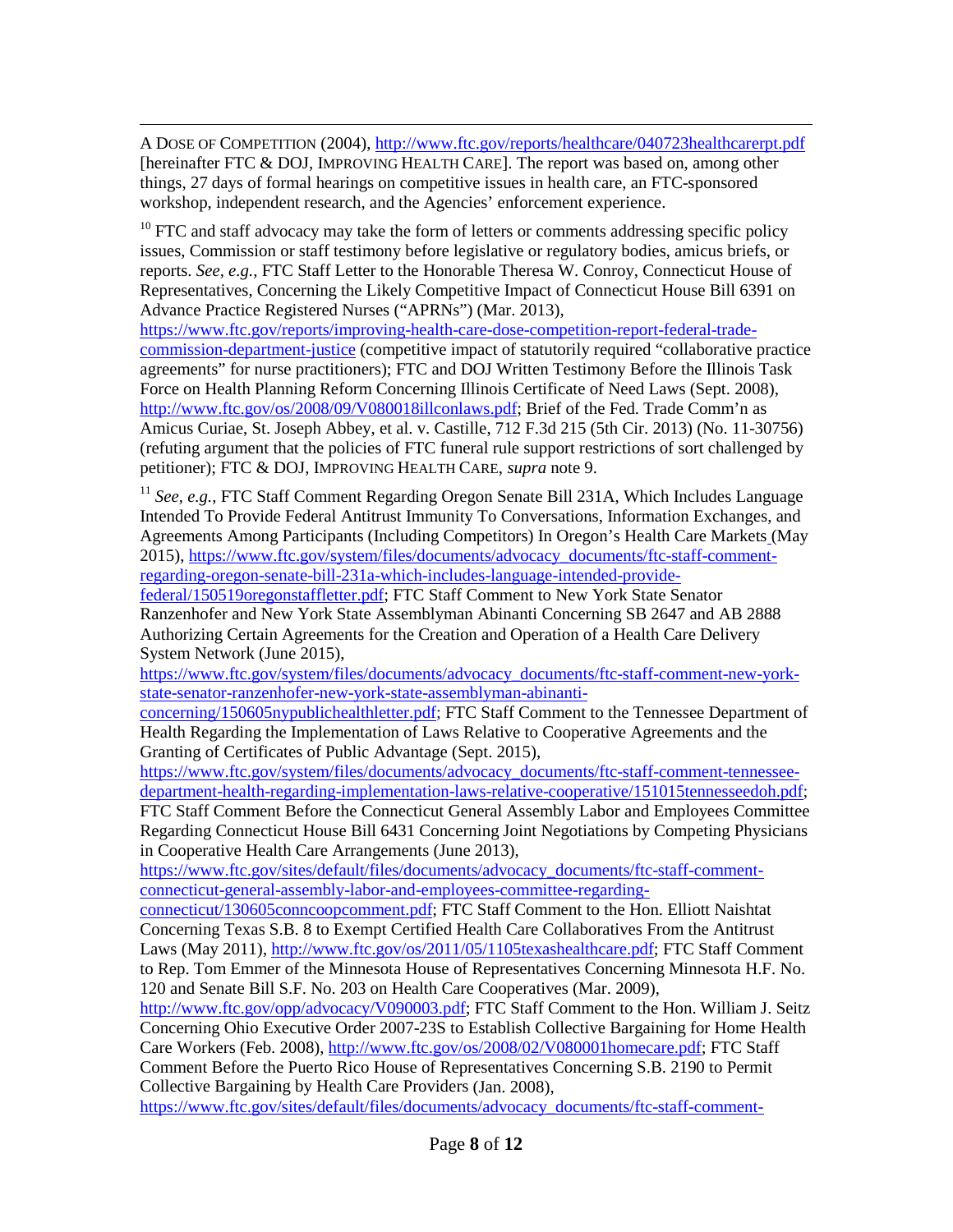$\overline{a}$ [puerto-rico-house-representatives-concerning-s.b.2190-permit-collective-bargaining-health-care](https://www.ftc.gov/sites/default/files/documents/advocacy_documents/ftc-staff-comment-puerto-rico-house-representatives-concerning-s.b.2190-permit-collective-bargaining-health-care-providers/v080003puerto.pdf)[providers/v080003puerto.pdf.](https://www.ftc.gov/sites/default/files/documents/advocacy_documents/ftc-staff-comment-puerto-rico-house-representatives-concerning-s.b.2190-permit-collective-bargaining-health-care-providers/v080003puerto.pdf)

<span id="page-8-8"></span><sup>12</sup> Alabama Senate Bill 243, at Synopsis.

<span id="page-8-9"></span><span id="page-8-6"></span> $13$  *Id.* § 9(a)(3).

<span id="page-8-10"></span> $14$  *Id.* § 9(a)(8).

<span id="page-8-11"></span><sup>15</sup> *Id.* § 9(a)(9) (emphasis added).

<span id="page-8-12"></span> $^{16}$  *Id.* § 9(a)(14).

 $^{17}$  *Id.* § 18(a).

<sup>18</sup> *Id.* § 10.

<sup>19</sup> *Id.* § 2(6) ("A determination by a board that an asset constitutes a health care facility shall be conclusive, absent manifest error.").

<sup>20</sup> *Id.* § 19(3) ("The collaborative activities expressly authorized by this act, an authority and its university affiliates, as well as the public or private entities and individuals with which they collaborate, shall be immunized from liability under the federal and state antitrust laws.").

<span id="page-8-7"></span><sup>21</sup> *Id.* § 3(a)(1)–(3).

 $22$  To assist the business community in distinguishing between lawful and potentially harmful forms of competitor collaboration, the Agencies have issued a considerable amount of guidance over the years. Key sources of guidance include the Agencies' general guidelines on collaborations among competitors, as well as joint statements specifically addressing the application of the antitrust laws to the health care industry, including physician network joint ventures and other provider collaborations. FED. TRADE COMM'N & U.S. DEP'T OF JUSTICE, ANTITRUST GUIDELINES FOR COLLABORATIONS AMONG COMPETITORS (2000), [https://www.ftc.gov/sites/default/files/documents/public\\_events/joint-venture-hearings-antitrust](https://www.ftc.gov/sites/default/files/documents/public_events/joint-venture-hearings-antitrust-guidelines-collaboration-among-competitors/ftcdojguidelines-2.pdf)[guidelines-collaboration-among-competitors/ftcdojguidelines-2.pdf;](https://www.ftc.gov/sites/default/files/documents/public_events/joint-venture-hearings-antitrust-guidelines-collaboration-among-competitors/ftcdojguidelines-2.pdf) U.S. DEP'T OF JUSTICE & FED. TRADE COMM'N, STATEMENTS OF ANTITRUST ENFORCEMENT POLICY IN HEALTH CARE (1996), [https://www.ftc.gov/sites/default/files/documents/reports/revised-federal-trade](https://www.ftc.gov/sites/default/files/documents/reports/revised-federal-trade-commission-justice-department-policy-statements-health-care-antritrust/hlth3s.pdf)[commission-justice-department-policy-statements-health-care-antritrust/hlth3s.pdf](https://www.ftc.gov/sites/default/files/documents/reports/revised-federal-trade-commission-justice-department-policy-statements-health-care-antritrust/hlth3s.pdf) (*see, e.g.,*  Statement 8 regarding physician network joint ventures, Statement 7 regarding joint purchasing arrangements among providers of health care services, and Statement 6 regarding provider participation in exchanges of price and cost information).

<span id="page-8-5"></span><span id="page-8-4"></span><span id="page-8-3"></span><span id="page-8-2"></span><span id="page-8-1"></span><span id="page-8-0"></span>In addition, FTC staff have issued and made public numerous advisory opinion letters containing detailed analyses of specific proposed health care collaborations. These letters have helped the requesting parties avoid potentially unlawful conduct as they seek to devise new ways of responding to the demands of the marketplace. They also have provided further guidance to the health care industry as a whole. *See, e.g.*, Letter from Markus H. Meier, Fed. Trade Comm'n, to Michael E. Joseph, Esq., McAfee & Taft, Re: Norman PHO Advisory Opinion, Feb. 13, 2013, [https://www.ftc.gov/sites/default/files/documents/advisory-opinions/norman-physician-hospital](https://www.ftc.gov/sites/default/files/documents/advisory-opinions/norman-physician-hospital-organization/130213normanphoadvltr_0.pdf)[organization/130213normanphoadvltr\\_0.pdf;](https://www.ftc.gov/sites/default/files/documents/advisory-opinions/norman-physician-hospital-organization/130213normanphoadvltr_0.pdf) Letter from Markus H. Meier, Fed. Trade Comm'n, to Christi Braun, Ober, Kaler, Grimes & Shriver, Re: TriState Health Partners, Inc. Advisory Opinion, Apr. 13, 2009, [https://www.ftc.gov/sites/default/files/documents/advisory](https://www.ftc.gov/sites/default/files/documents/advisory-opinions/tristate-health-partners-inc./090413tristateaoletter.pdf)[opinions/tristate-health-partners-inc./090413tristateaoletter.pdf;](https://www.ftc.gov/sites/default/files/documents/advisory-opinions/tristate-health-partners-inc./090413tristateaoletter.pdf) Letter from Markus H. Meier, Fed. Trade Comm'n, to Christi Braun & John J. Miles, Ober, Kaler, Grimes & Shriver, Re: Greater Rochester Independent Practice Association, Inc. Advisory Opinion, Sept. 17, 2007, [https://www.ftc.gov/sites/default/files/documents/advisory-opinions/greater-rochester-](https://www.ftc.gov/sites/default/files/documents/advisory-opinions/greater-rochester-independent-practice-association-inc./gripa.pdf)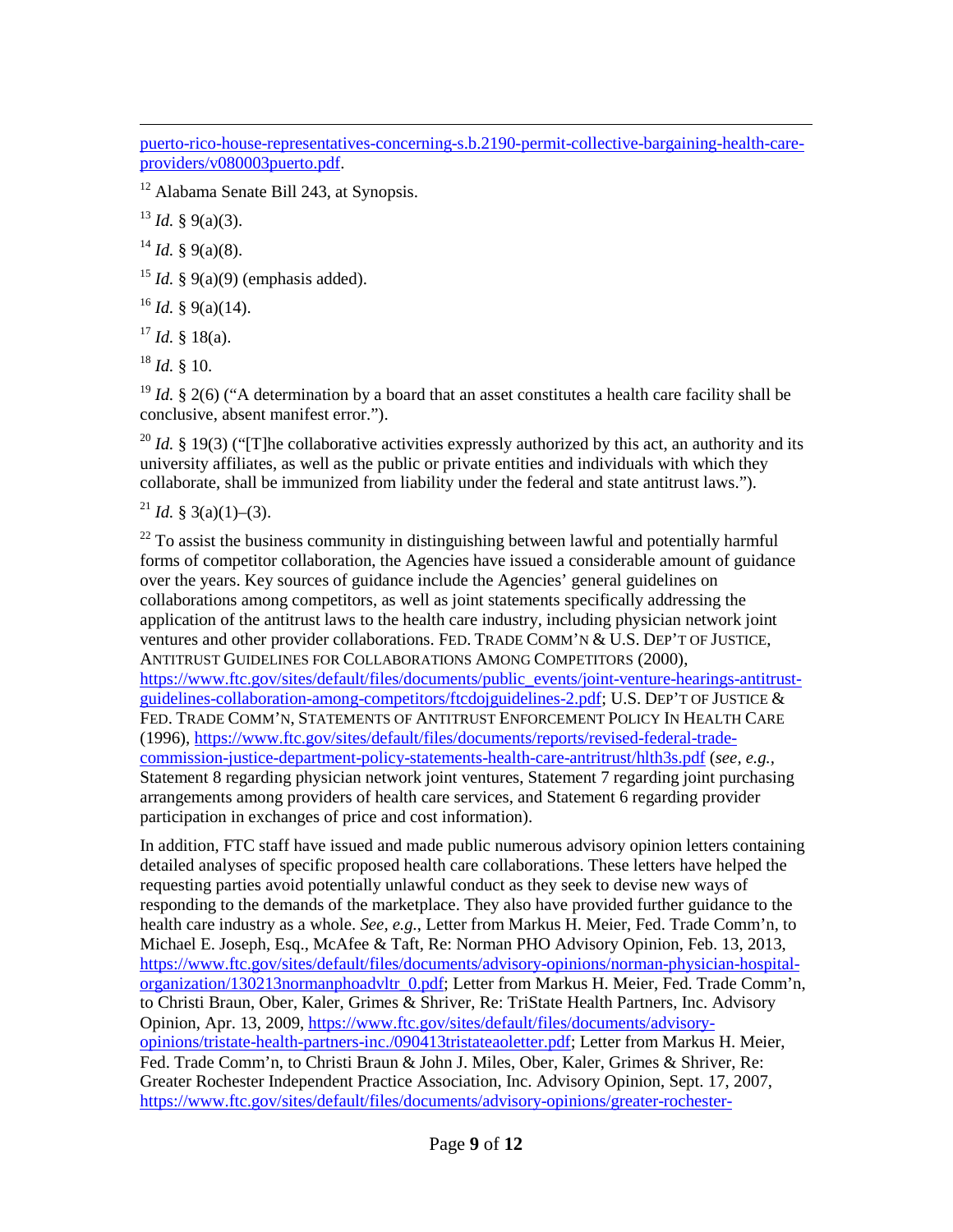[independent-practice-association-inc./gripa.pdf.](https://www.ftc.gov/sites/default/files/documents/advisory-opinions/greater-rochester-independent-practice-association-inc./gripa.pdf)

 $\overline{a}$ 

<span id="page-9-6"></span> $^{23}$  U.S. DEP'T OF JUSTICE & FED. TRADE COMM'N, STATEMENTS OF ANTITRUST ENFORCEMENT POLICY IN HEALTH CARE, *supra* note [22,](#page-2-0) at 2.

<span id="page-9-7"></span><sup>24</sup> Edith Ramirez, *Antitrust Enforcement in Health Care – Controlling Costs, Improving Quality*, 371 NEW ENG. J. MED. 2245 (2014), [http://www.nejm.org/doi/pdf/10.1056/NEJMp1408009.](http://www.nejm.org/doi/pdf/10.1056/NEJMp1408009) *See also* Deborah L. Feinstein, Dir., Bureau of Competition, Remarks at the Fifth National Accountable Care Organization Summit in Washington, DC: Antitrust Enforcement in Health Care: Proscription, not Prescription, 26 (June 19, 2014),

<span id="page-9-1"></span><span id="page-9-0"></span>[https://www.ftc.gov/system/files/documents/public\\_statements/409481/140619\\_aco\\_speech.pdf](https://www.ftc.gov/system/files/documents/public_statements/409481/140619_aco_speech.pdf) ("We continue to hear claims that antitrust principles are at odds with the mandates of the Affordable Care Act. I believe these arguments misunderstand the focus and intent of federal antitrust enforcement. . . . In the final analysis, our actions make clear the important role of antitrust in health care policy. Ultimately, we believe that the imperatives of developing lower cost, higher quality health care can coexist with continued enforcement of the antitrust laws.").

<span id="page-9-3"></span><span id="page-9-2"></span> $^{25}$  Fed. Trade Comm'n & U.S. Dep't of Justice. Horizontal Merger Guidelines, § 10 (2010), https://www.ftc.gov/tips-advice/competition-guidance.

<sup>26</sup> Feinstein, *supra* note [24,](#page-2-1) at 9.

<span id="page-9-5"></span><span id="page-9-4"></span> $27$  These widely shared policy goals are central to the Accountable Care Organizations contemplated under the Patient Protection and Affordable Care Act, Pub. L. No. 111-148, § 3022, 14 Stat. 119, 395 ("Affordable Care Act"). Ctrs. Medicare & Medicaid Servs., Fast Facts, All Shared Savings Program and Pioneer ACOs Combined (Apr. 2015) (404 shared savings ACOs and 19 Pioneer ACOs with 7.92 million assigned beneficiaries in 49 states plus Washington, DC and Puerto Rico). The FTC has not challenged any of these 423 ACOs. *See also* Medicare Program; Medicare Shared Savings Program: Accountable Care Organizations, 76 Fed. Reg. 67,802, 67,822 (Nov. 2, 2011) (codified at 42 C.F.R. pt. 425) ("[T]he intent of the Shared Savings Program and the focus of antitrust enforcement are both aimed at ensuring that collaborations between health care providers result in improved coordination of care, lower costs, and higher quality, including through investment in infrastructure and redesigned care processes for high quality and efficient service delivery.").

 $28$  FTC Staff Comment to the West Virginia House of Delegates Regarding SB 597 and the Competitive Implications of Provisions regarding "Cooperative Agreements" Between – and Possible Exemptions from the Federal Antitrust Laws for – Health Care Providers (Mar. 2016), [https://www.ftc.gov/system/files/documents/advocacy\\_documents/ftc-staff-comment-west](https://www.ftc.gov/system/files/documents/advocacy_documents/ftc-staff-comment-west-virginia-house-delegates-regarding-sb-597-competitive-implications-provisions/160310westvirginia.pdf)[virginia-house-delegates-regarding-sb-597-competitive-implications-](https://www.ftc.gov/system/files/documents/advocacy_documents/ftc-staff-comment-west-virginia-house-delegates-regarding-sb-597-competitive-implications-provisions/160310westvirginia.pdf)

[provisions/160310westvirginia.pdf;](https://www.ftc.gov/system/files/documents/advocacy_documents/ftc-staff-comment-west-virginia-house-delegates-regarding-sb-597-competitive-implications-provisions/160310westvirginia.pdf) [FTC Staff Comment Before the Connecticut General](https://www.ftc.gov/sites/default/files/documents/advocacy_documents/ftc-staff-comment-connecticut-general-assembly-labor-and-employees-committee-regarding-connecticut/130605conncoopcomment.pdf)  [Assembly Labor and Employees Committee Regarding Connecticut House Bill 6431 Concerning](https://www.ftc.gov/sites/default/files/documents/advocacy_documents/ftc-staff-comment-connecticut-general-assembly-labor-and-employees-committee-regarding-connecticut/130605conncoopcomment.pdf)  [Joint Negotiations by Competing Physicians in Cooperative Health Care Arrangements](https://www.ftc.gov/sites/default/files/documents/advocacy_documents/ftc-staff-comment-connecticut-general-assembly-labor-and-employees-committee-regarding-connecticut/130605conncoopcomment.pdf) (June 2013), [https://www.ftc.gov/sites/default/files/documents/advocacy\\_documents/ftc-staff-comment](https://www.ftc.gov/sites/default/files/documents/advocacy_documents/ftc-staff-comment-connecticut-general-assembly-labor-and-employees-committee-regarding-connecticut/130605conncoopcomment.pdf)[connecticut-general-assembly-labor-and-employees-committee-regarding](https://www.ftc.gov/sites/default/files/documents/advocacy_documents/ftc-staff-comment-connecticut-general-assembly-labor-and-employees-committee-regarding-connecticut/130605conncoopcomment.pdf)[connecticut/130605conncoopcomment.pdf.](https://www.ftc.gov/sites/default/files/documents/advocacy_documents/ftc-staff-comment-connecticut-general-assembly-labor-and-employees-committee-regarding-connecticut/130605conncoopcomment.pdf)

<sup>29</sup> *See id.*; Feinstein, *supra* note [24.](#page-2-1) As Feinstein points out, antitrust challenges to mergers involving health care providers of complementary – or "vertical" – services are rare. For example, the FTC has not once "challenged a purely vertical merger involving a hospital and a physician practice." Feinstein, *supra* note [24,](#page-2-1) at 8.

 $30$  Alabama Senate Bill 243, § 9(a)(8).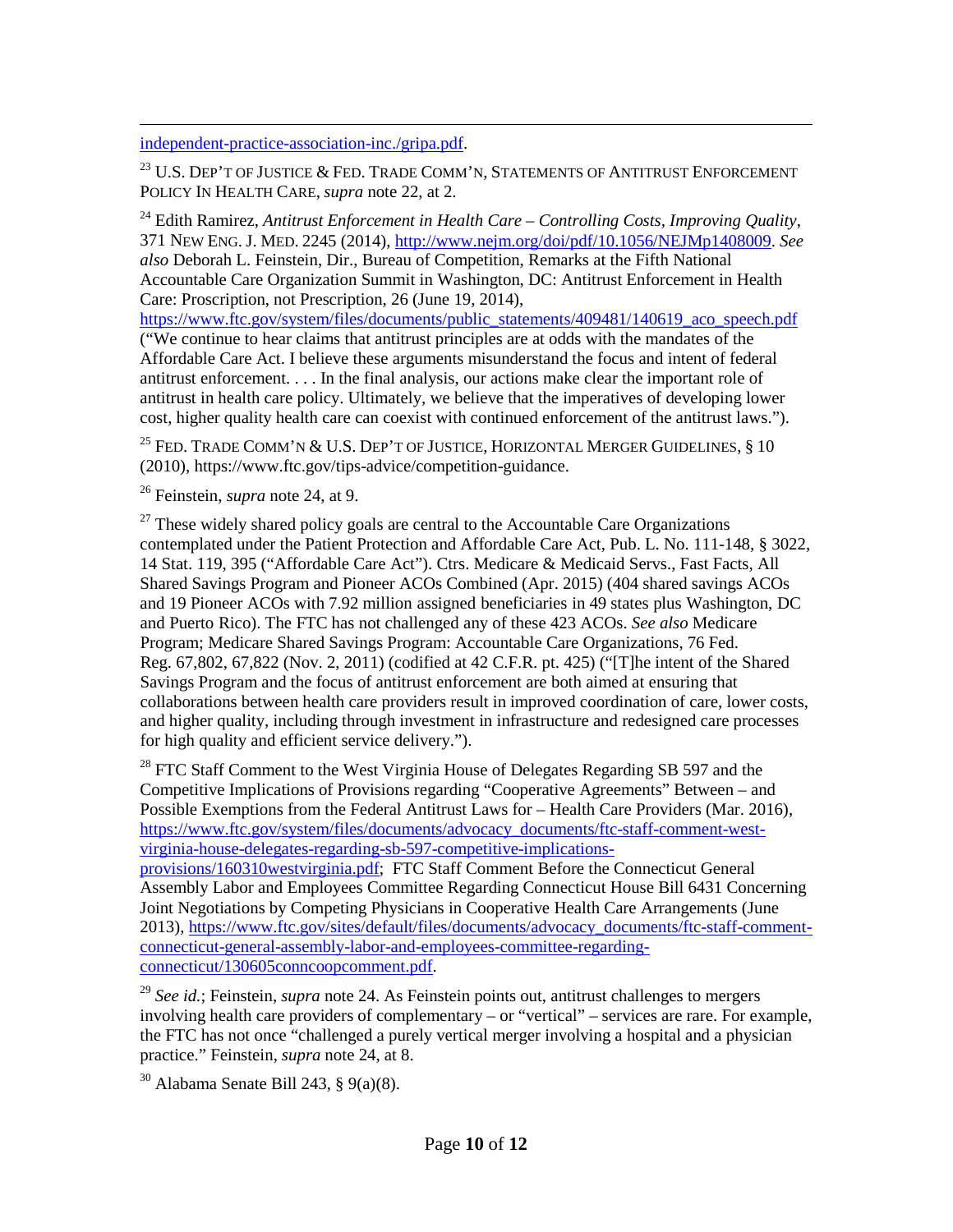<span id="page-10-6"></span> $31$  *Id.* § 4(b).

 $32$  The [Antitrust Modernization](http://govinfo.library.unt.edu/amc/pdf/statute/amc_act.pdf) Commission was created pursuant to the Antitrust Modernization [Commission Act of 2002, Pub. L. No. 107-273, §§ 11051-60, 116 Stat. 1856.](http://govinfo.library.unt.edu/amc/pdf/statute/amc_act.pdf)

<sup>33</sup> ANTITRUST MODERNIZATION COMM'N, REPORT AND RECOMMENDATIONS 335 (2007), [http://govinfo.library.unt.edu/amc/report\\_recommendation/amc\\_final\\_report.pdf.](http://govinfo.library.unt.edu/amc/report_recommendation/amc_final_report.pdf)

<sup>34</sup> In general, the Supreme Court has flatly rejected the notion that members of the learned professions should be free from antitrust scrutiny: "The nature of an occupation, standing alone, does not provide sanctuary from the Sherman Act . . . nor is the public-service aspect of professional practice controlling in determining whether § 1 includes professions." [Goldfarb v.](http://www.lexis.com/research/xlink?app=00075&view=full&searchtype=le&search=421+U.S.+773%2520at%2520787)  [Va. State Bar, 421 U.S. 773, 787 \(1975\);](http://www.lexis.com/research/xlink?app=00075&view=full&searchtype=le&search=421+U.S.+773%2520at%2520787) *see also* Nat'l Soc'y of Prof'l Eng'rs v. United States, 435 U.S. 679, 695 (1978) (Supreme Court rejection of argument that competition itself poses a "potential threat . . . to the public safety"); FTC v. Indiana Fed'n of Dentists, 476 U.S. 447 (1986).

<span id="page-10-0"></span><sup>35</sup> For example, the legislature might consider whether some of the corporate powers the Bill would vest in the authorities—such as the power of eminent domain—would serve not to level the competitive playing field but further distort it, potentially in ways that are both costly and largely unrelated to academic medicine.

<span id="page-10-2"></span><span id="page-10-1"></span> $36$  FTC v. Phoebe Putney Health Sys., Inc., 133 S. Ct. 1003, 1010 (2013) (quoting FTC v. Ticor Title Ins. Co., 504 U. S. 621, 636 (1992)); *see also* North Carolina State Bd. of Dental Exam'rs v. FTC, 135 S. Ct. 1101, 1117 (2015) (no state action immunity for dental board that sought to exclude non-dentist competitors in teeth whitening services).

 $37$  Phoebe Putney, 133 S. Ct. at 1015 (state legislature's objective of improving access to affordable health care does not logically suggest contemplation of anticompetitive means, and "restrictions [imposed upon hospital authorities] should be read to suggest more modest aims."). As the U.S. Court of Appeals for the Fourth Circuit has observed, "[f]orewarned by the [Supreme Court's] decision in *National Society of Professional Engineers* . . . that it is not the function of a group of professionals to decide that competition is not beneficial in their line of work, we are not inclined to condone anticompetitive conduct upon an incantation of 'good medical practice.'" Virginia Acad. [of Clinical Psychologists v. Blue Shield of Virginia, 624 F.2d 476, 485 \(4th Cir.](http://www.lexis.com/research/xlink?app=00075&view=full&searchtype=get&search=624+F.2d+476%2520at%2520485)  [1980\).](http://www.lexis.com/research/xlink?app=00075&view=full&searchtype=get&search=624+F.2d+476%2520at%2520485)

<span id="page-10-5"></span><span id="page-10-4"></span><span id="page-10-3"></span><sup>38</sup> *See, e.g.,* Zack Cooper, Stuart V. Craig, Martin Gaynor, & John Van Reenen, *The Price Ain't Right? Hospital Prices in Health Spending on the Privately Insured*, Nat'l Bureau Econ. Res., NBER Working Paper 21815 (Dec. 2015) (finding tremendous variation in hospital prices, and observing that "hospital prices are positively associated with indicators of hospital market power. Even after conditioning on many demand and cost factors, hospital prices in monopoly markets are 15.3 percent higher than those in markets with four or more hospitals."); [Gautam](http://awards.concurrences.com/article/articles-awards/academic-articles-awards/article/mergers-when-prices-are-negotiated-evidence-from-the-hospital-industry)  Gowrisankaran, Aviv Nevo & Robert Town, *[Mergers When Prices Are Negotiated: Evidence](http://awards.concurrences.com/article/articles-awards/academic-articles-awards/article/mergers-when-prices-are-negotiated-evidence-from-the-hospital-industry)  [from the Hospital Industry](http://awards.concurrences.com/article/articles-awards/academic-articles-awards/article/mergers-when-prices-are-negotiated-evidence-from-the-hospital-industry)*, 105 AM. ECON. REV. 172 (2015); Martin Gaynor & Robert Town, *The Impact of Hospital Consolidation – Update*, ROBERT WOOD JOHNSON FOUNDATION: THE SYNTHESIS PROJECT (2012) [hereinafter *Impact of Hospital Consolidation*] (synthesizing research on the impact of hospital mergers on prices, cost, and quality and finding that hospital consolidation generally results in higher prices, hospital competition improves quality of care, and physician-hospital consolidation has not led to either improved quality or reduced costs); Martin Gaynor & Robert J. Town, Competition in Health Care Markets (Nat'l Bureau of Econ. Research, Working Paper 17208 (2011) (critical review of empirical and theoretical literature regarding markets in health care services and insurance).